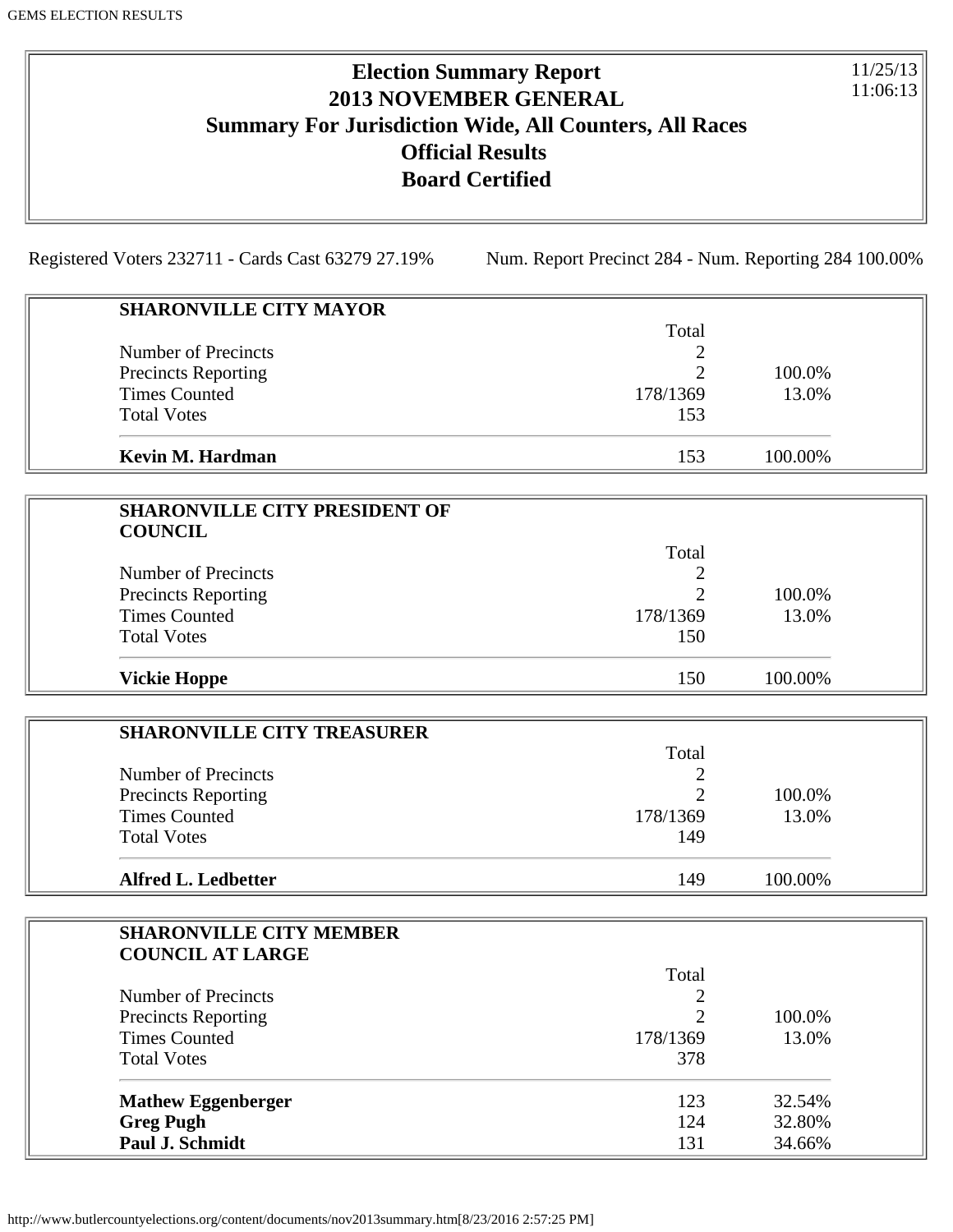| <b>SHARONVILLE CITY MEMBER</b>                     |                |         |  |
|----------------------------------------------------|----------------|---------|--|
| <b>COUNCIL WARD 2</b>                              |                |         |  |
|                                                    | Total          |         |  |
| <b>Number of Precincts</b>                         | 2              |         |  |
| <b>Precincts Reporting</b>                         | $\overline{2}$ | 100.0%  |  |
| <b>Times Counted</b>                               | 178/1369       | 13.0%   |  |
| <b>Total Votes</b>                                 | 149            |         |  |
|                                                    |                |         |  |
| <b>Dave Koch</b>                                   | 149            | 100.00% |  |
|                                                    |                |         |  |
| <b>FAIRFIELD MUNICIPAL JUDGE</b>                   |                |         |  |
| 1/1/2014                                           |                |         |  |
|                                                    | Total          |         |  |
| <b>Number of Precincts</b>                         | 38             |         |  |
| <b>Precincts Reporting</b>                         | 38             | 100.0%  |  |
| <b>Times Counted</b>                               | 8362/27883     | 30.0%   |  |
| <b>Total Votes</b>                                 | 6029           |         |  |
| <b>Joyce A. Campbell</b>                           | 6029           | 100.00% |  |
|                                                    |                |         |  |
| <b>HAMILTON MUNICIPAL JUDGE</b>                    |                |         |  |
| 1/1/2014                                           |                |         |  |
|                                                    | Total          |         |  |
| <b>Number of Precincts</b>                         | 55             |         |  |
|                                                    | 55             | 100.0%  |  |
| <b>Precincts Reporting</b><br><b>Times Counted</b> | 8377/44706     | 18.7%   |  |
|                                                    |                |         |  |
| <b>Total Votes</b>                                 | 6139           |         |  |
| Dan J. Gattermeyer                                 | 6139           | 100.00% |  |
|                                                    |                |         |  |
| <b>MIDDLETOWN MUNICIPAL JUDGE</b>                  |                |         |  |
| 1/1/2014                                           |                |         |  |
|                                                    | Total          |         |  |
| <b>Number of Precincts</b>                         | 51             |         |  |
| <b>Precincts Reporting</b>                         | 51             | 100.0%  |  |
| <b>Times Counted</b>                               | 7758/40784     | 19.0%   |  |
| <b>Total Votes</b>                                 | 6031           |         |  |
| Mark W. Wall                                       | 6031           | 100.00% |  |
|                                                    |                |         |  |
| <b>FAIRFIELD CITY MAYOR</b>                        |                |         |  |
|                                                    | Total          |         |  |
| <b>Number of Precincts</b>                         | 38             |         |  |
| <b>Precincts Reporting</b>                         | 38             | 100.0%  |  |
| <b>Times Counted</b>                               | 8362/27883     | 30.0%   |  |
| <b>Total Votes</b>                                 | 7970           |         |  |
|                                                    |                |         |  |
| <b>Steven Miller</b>                               | 4734           | 59.40%  |  |
| <b>Mitch Rhodus</b>                                | 3236           | 40.60%  |  |
|                                                    |                |         |  |

 $\mathbb{I}$ 

 $\sqrt{ }$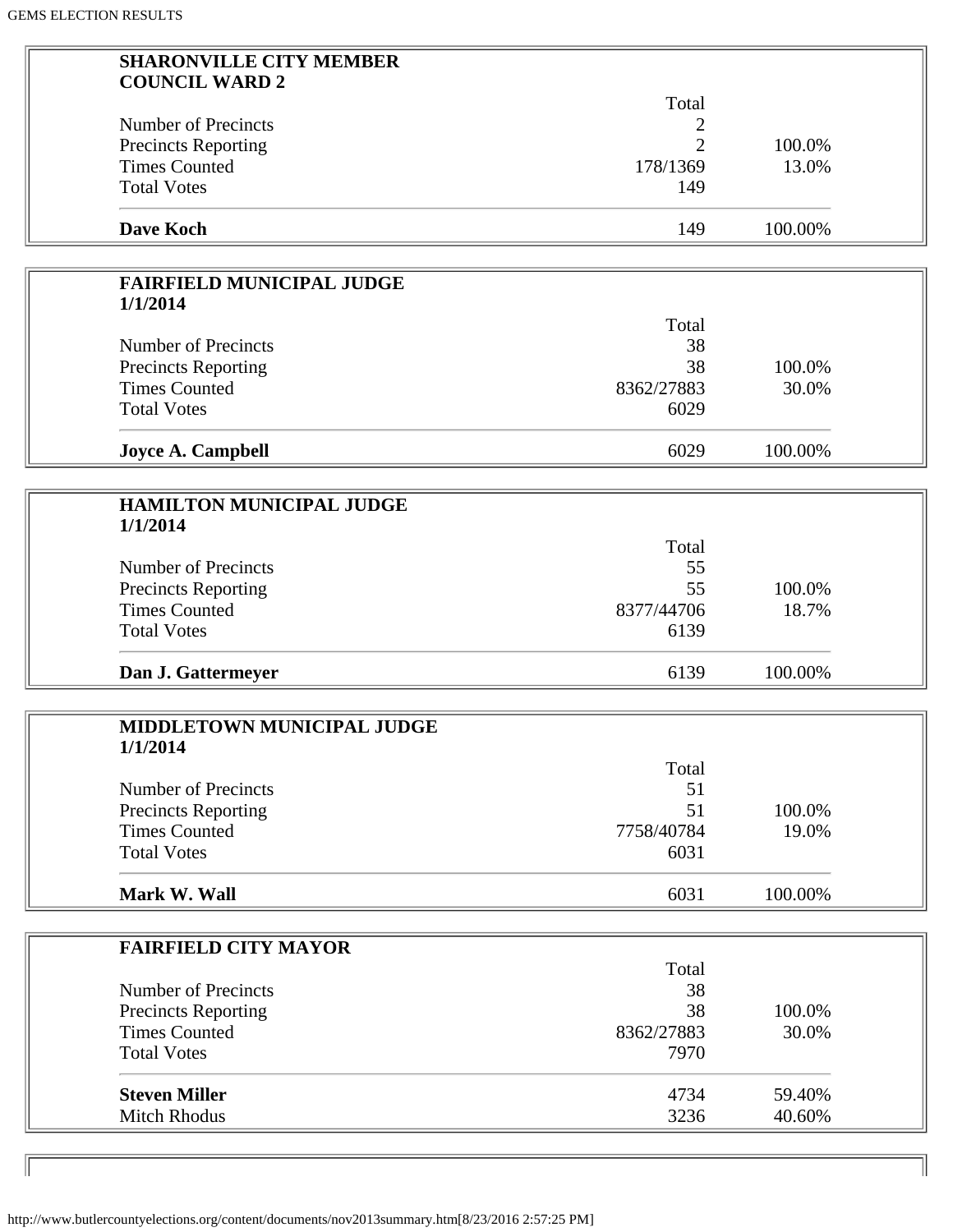#### **FAIRFIELD CITY COUNCIL AT LARGE**

|                            | Total      |        |
|----------------------------|------------|--------|
| Number of Precincts        | 38         |        |
| <b>Precincts Reporting</b> | 38         | 100.0% |
| <b>Times Counted</b>       | 8362/27883 | 30.0%  |
| <b>Total Votes</b>         | 16968      |        |
| Joseph W. Buchheit         | 1925       | 11.34% |
| Donald Hassler             | 2336       | 13.77% |
| <b>Chad Peter Oberson</b>  | 4623       | 27.25% |
| <b>Mike Snyder</b>         | 4077       | 24.03% |
| <b>Bill Woeste</b>         | 4007       | 23.62% |

| <b>HAMILTON CITY MAYOR</b> |            |        |  |
|----------------------------|------------|--------|--|
|                            | Total      |        |  |
| Number of Precincts        | 43         |        |  |
| <b>Precincts Reporting</b> | 43         | 100.0% |  |
| <b>Times Counted</b>       | 5176/35105 | 14.7%  |  |
| <b>Total Votes</b>         | 5055       |        |  |
| Carla J. Fiehrer           | 1712       | 33.87% |  |
| <b>Pat Moeller</b>         | 3343       | 66.13% |  |

| <b>HAMILTON CITY COUNCIL</b> |            |        |
|------------------------------|------------|--------|
|                              | Total      |        |
| Number of Precincts          | 43         |        |
| <b>Precincts Reporting</b>   | 43         | 100.0% |
| <b>Times Counted</b>         | 5176/35105 | 14.7%  |
| <b>Total Votes</b>           | 9436       |        |
| Robert M. Brown              | 3229       | 34.22% |
| <b>Timothy F. Naab</b>       | 2895       | 30.68% |
| <b>Rob Wile</b>              | 3312       | 35.10% |

| <b>MIDDLETOWN CITY COUNCIL AT</b> |            |        |
|-----------------------------------|------------|--------|
| <b>LARGE</b>                      |            |        |
|                                   | Total      |        |
| Number of Precincts               | 36         |        |
| <b>Precincts Reporting</b>        | 36         | 100.0% |
| <b>Times Counted</b>              | 5520/27015 | 20.4%  |
| <b>Total Votes</b>                | 9286       |        |
| <b>Dora Bronston</b>              | 2361       | 25.43% |
| Joshua E. Laubach                 | 1897       | 20.43% |
| Ann Mort                          | 2122       | 22.85% |
| Daniel J. Picard                  | 2906       | 31.29% |

| <b>MONROE CITY COUNCIL</b> |       |
|----------------------------|-------|
|                            | Total |
| Number of Precincts        |       |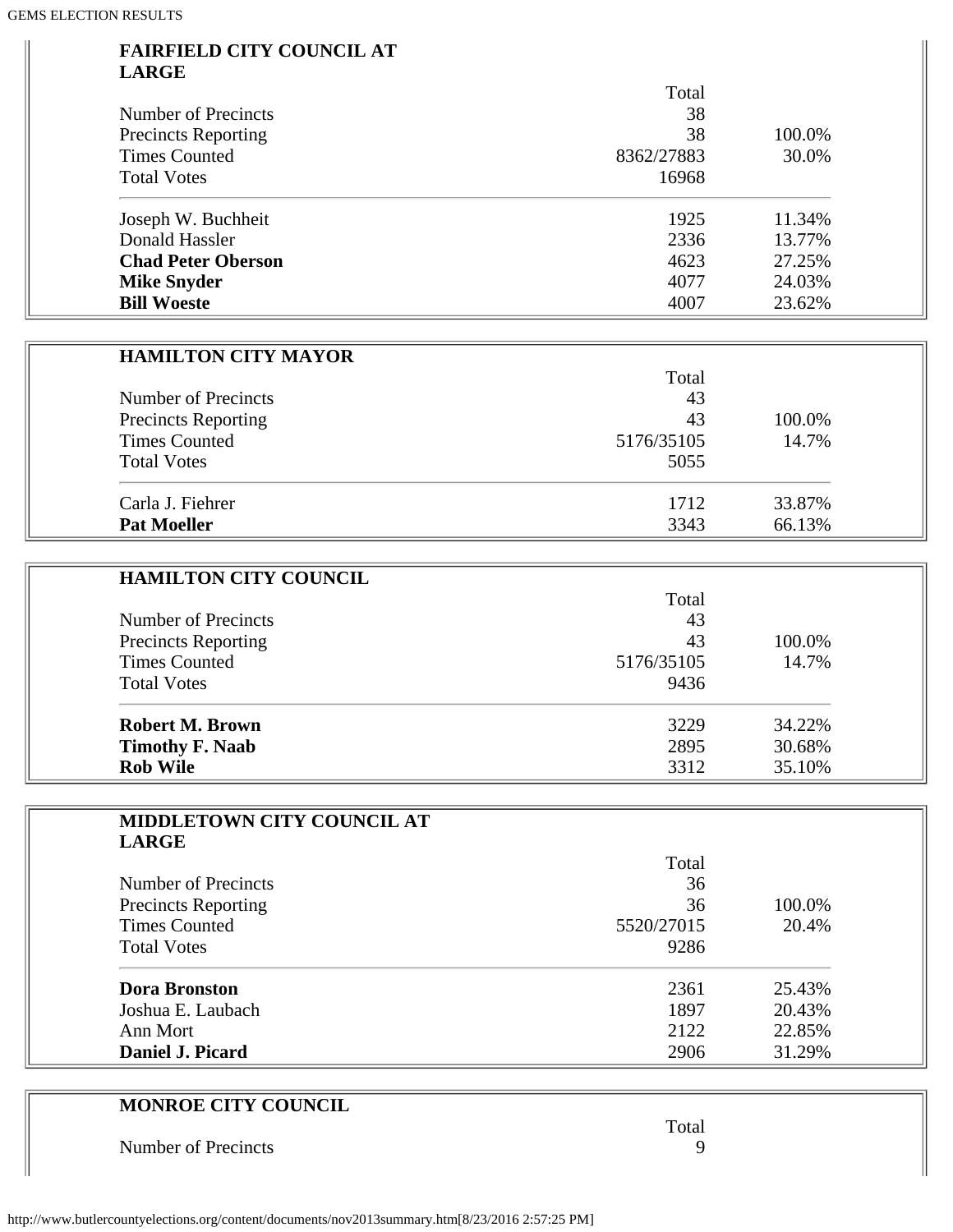| <b>Precincts Reporting</b><br><b>Times Counted</b> | Q<br>1246/8522 | 100.0%<br>14.6% |
|----------------------------------------------------|----------------|-----------------|
| <b>Total Votes</b>                                 | 1789           |                 |
| <b>Todd Hickman</b>                                | 752            | 42.03%          |
| <b>Robert E. Routson</b>                           | 819            | 45.78%          |
| Anna L. Hale                                       | 172            | 9.61%           |
| Write-in Votes                                     | 46             | 2.57%           |

| <b>OXFORD CITY COUNCIL</b>  |            |        |
|-----------------------------|------------|--------|
|                             | Total      |        |
| Number of Precincts         | 13         |        |
| <b>Precincts Reporting</b>  | 13         | 100.0% |
| <b>Times Counted</b>        | 1061/11555 | 9.2%   |
| <b>Total Votes</b>          | 2503       |        |
| Robert L. Blackburn         | 606        | 24.21% |
| <b>Kevin McKeehan</b>       | 609        | 24.33% |
| <b>Michael Smith</b>        | 589        | 23.53% |
| <b>Edna Carter Southard</b> | 699        | 27.93% |

 $\overline{1}$ 

| <b>TRENTON CITY COUNCIL</b> |           |        |
|-----------------------------|-----------|--------|
|                             | Total     |        |
| Number of Precincts         | 8         |        |
| <b>Precincts Reporting</b>  | 8         | 100.0% |
| <b>Times Counted</b>        | 1019/7298 | 14.0%  |
| <b>Total Votes</b>          | 2997      |        |
| <b>Jenni Combs</b>          | 722       | 24.09% |
| <b>Ryan Montgomery</b>      | 605       | 20.19% |
| <b>Raymond Nichols</b>      | 590       | 19.69% |
| George Trapp                | 346       | 11.54% |
| <b>Calvin G. Woodrey</b>    | 734       | 24.49% |

| <b>COLLEGE CORNER BOARD OF</b><br><b>PUBLIC AFFAIRS COLLEGE</b> |       |          |
|-----------------------------------------------------------------|-------|----------|
| <b>CORNER</b>                                                   |       |          |
|                                                                 | Total |          |
| Number of Precincts                                             |       |          |
| <b>Precincts Reporting</b>                                      |       | 100.0%   |
| <b>Times Counted</b>                                            | 14/91 | 15.4%    |
| <b>Total Votes</b>                                              | 4     |          |
| <b>John E. Johnston</b>                                         | 4     | 100.00%  |
| Write-in Votes                                                  |       | $0.00\%$ |

| <b>JACKSONBURG VILLAGE COUNCIL</b> |       |        |
|------------------------------------|-------|--------|
|                                    | Total |        |
| Number of Precincts                |       |        |
| Precincts Reporting                |       | 100.0% |
| <b>Times Counted</b>               | 16/32 | 50.0%  |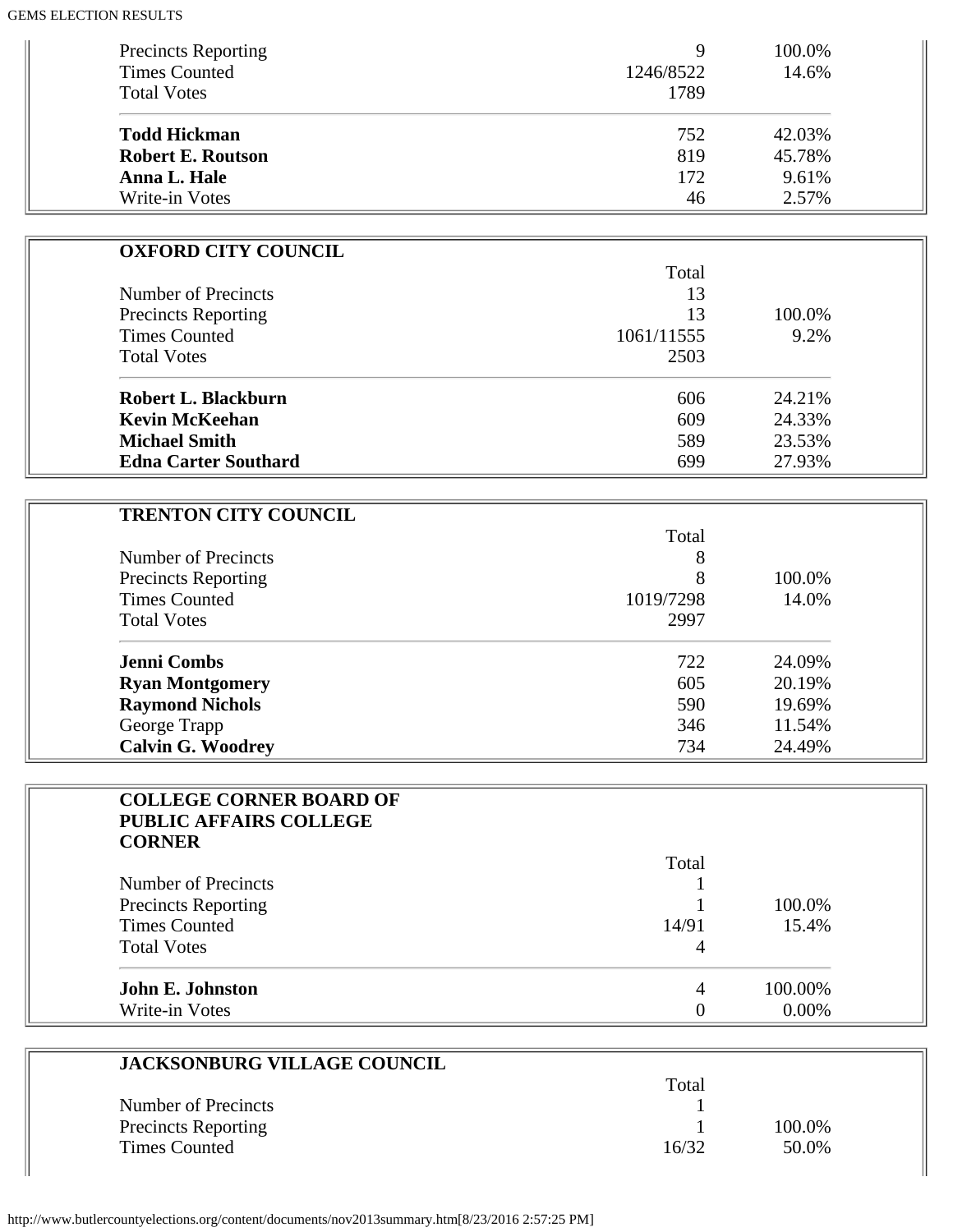| <b>Total Votes</b>      | 32          |          |
|-------------------------|-------------|----------|
| <b>Elsie Mae Brewer</b> | $\mathbf Q$ | 28.13%   |
| <b>Ralph Lee Brewer</b> | $\mathbf Q$ | 28.13%   |
| <b>Kathy May Cox</b>    |             | 21.88%   |
| Diana Karen Wagner      |             | 21.88%   |
| Write-in Votes          |             | $0.00\%$ |

| NEW MIAMI VILLAGE COUNCIL  |          |         |
|----------------------------|----------|---------|
|                            | Total    |         |
| Number of Precincts        |          |         |
| <b>Precincts Reporting</b> |          | 100.0%  |
| <b>Times Counted</b>       | 223/1188 | 18.8%   |
| <b>Total Votes</b>         | 140      |         |
|                            |          |         |
| <b>Christine Reichert</b>  | 140      | 100.00% |

| <b>NEW MIAMI VILLAGE PUBLIC</b> |          |        |
|---------------------------------|----------|--------|
| <b>AFFAIRS</b>                  |          |        |
|                                 | Total    |        |
| Number of Precincts             |          |        |
| <b>Precincts Reporting</b>      |          | 100.0% |
| <b>Times Counted</b>            | 223/1188 | 18.8%  |
| <b>Total Votes</b>              | 232      |        |
| <b>Gene J. Beuerlein</b>        | 96       | 41.38% |
| Donald L. Fox Sr.               | 136      | 58.62% |

| <b>SEVEN MILE VILLAGE COUNCIL</b> |               |        |
|-----------------------------------|---------------|--------|
|                                   | Total         |        |
| Number of Precincts               |               |        |
| <b>Precincts Reporting</b>        | $\mathcal{D}$ | 100.0% |
| <b>Times Counted</b>              | 130/479       | 27.1%  |
| <b>Total Votes</b>                | 183           |        |
| <b>Richard L. Hurchanik</b>       | 88            | 48.09% |
| <b>Melissa A. Mick</b>            | 95            | 51.91% |

| <b>FAIRFIELD TOWNSHIP TRUSTEE</b> |            |        |
|-----------------------------------|------------|--------|
|                                   | Total      |        |
| Number of Precincts               | 19         |        |
| <b>Precincts Reporting</b>        | 19         | 100.0% |
| <b>Times Counted</b>              | 4905/14528 | 33.8%  |
| <b>Total Votes</b>                | 8872       |        |
| <b>Shannon Hartkemeyer</b>        | 2593       | 29.23% |
| <b>John S. McGinnis</b>           | 2485       | 28.01% |
| <b>Steve Morgan</b>               | 1851       | 20.86% |
| <b>Mark Sutton</b>                | 1943       | 21.90% |

## **HANOVER TOWNSHIP TRUSTEE**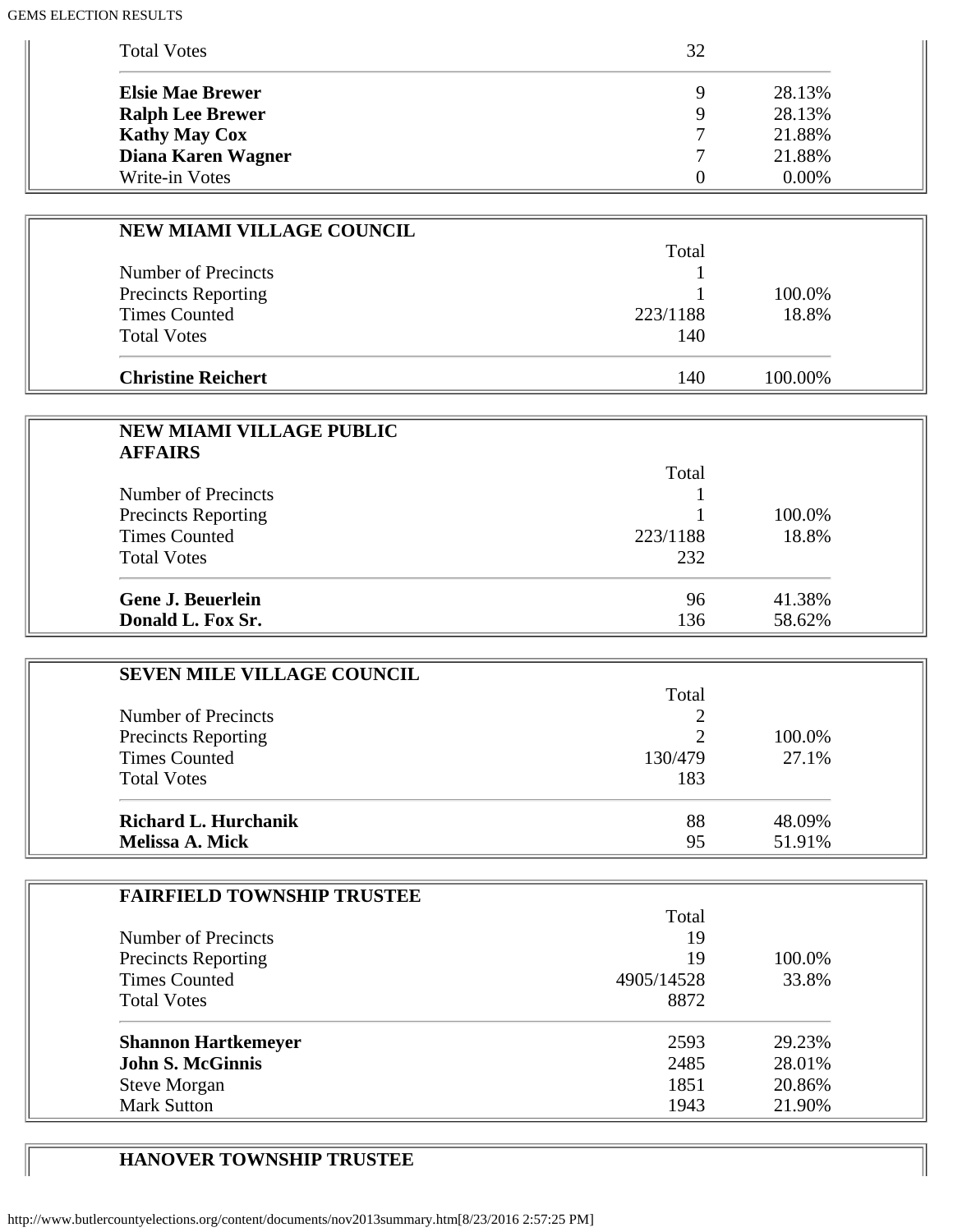| Total     |        |
|-----------|--------|
| 10        |        |
| 10        | 100.0% |
| 1394/5679 | 24.5%  |
| 2394      |        |
| 901       | 37.64% |
| 710       | 29.66% |
| 783       | 32.71% |
|           |        |

| <b>LEMON TOWNSHIP TRUSTEE</b> |           |        |
|-------------------------------|-----------|--------|
|                               | Total     |        |
| Number of Precincts           | 10        |        |
| <b>Precincts Reporting</b>    | 10        | 100.0% |
| <b>Times Counted</b>          | 1135/9030 | 12.6%  |
| <b>Total Votes</b>            | 1491      |        |
| <b>Janet Majors</b>           | 816       | 54.73% |
| <b>Robert J. Routson</b>      | 675       | 45.27% |

| <b>LEMON TOWNSHIP FISCAL</b><br><b>OFFICER</b> |           |         |  |
|------------------------------------------------|-----------|---------|--|
|                                                | Total     |         |  |
| Number of Precincts                            | 10        |         |  |
| <b>Precincts Reporting</b>                     | 10        | 100.0%  |  |
| <b>Times Counted</b>                           | 1135/9030 | 12.6%   |  |
| <b>Total Votes</b>                             | 870       |         |  |
| <b>Rita Tannreuther</b>                        | 870       | 100.00% |  |

| <b>LIBERTY TOWNSHIP TRUSTEE</b> |             |        |
|---------------------------------|-------------|--------|
|                                 | Total       |        |
| Number of Precincts             | 26          |        |
| <b>Precincts Reporting</b>      | 26          | 100.0% |
| <b>Times Counted</b>            | 10873/24947 | 43.6%  |
| <b>Total Votes</b>              | 15224       |        |
| Robert C. Coogan                | 1501        | 9.86%  |
| <b>Tom Farrell</b>              | 4966        | 32.62% |
| <b>Christine L. Matacic</b>     | 5086        | 33.41% |
| Jeff Newman                     | 3671        | 24.11% |

| <b>MADISON TOWNSHIP TRUSTEE</b> |           |        |
|---------------------------------|-----------|--------|
|                                 | Total     |        |
| Number of Precincts             | 5         |        |
| <b>Precincts Reporting</b>      | 5         | 100.0% |
| <b>Times Counted</b>            | 1150/5453 | 21.1%  |
| <b>Total Votes</b>              | 1883      |        |
| <b>Brian E. McGuire</b>         | 751       | 39.88% |
| <b>Brent Nance</b>              | 489       | 25.97% |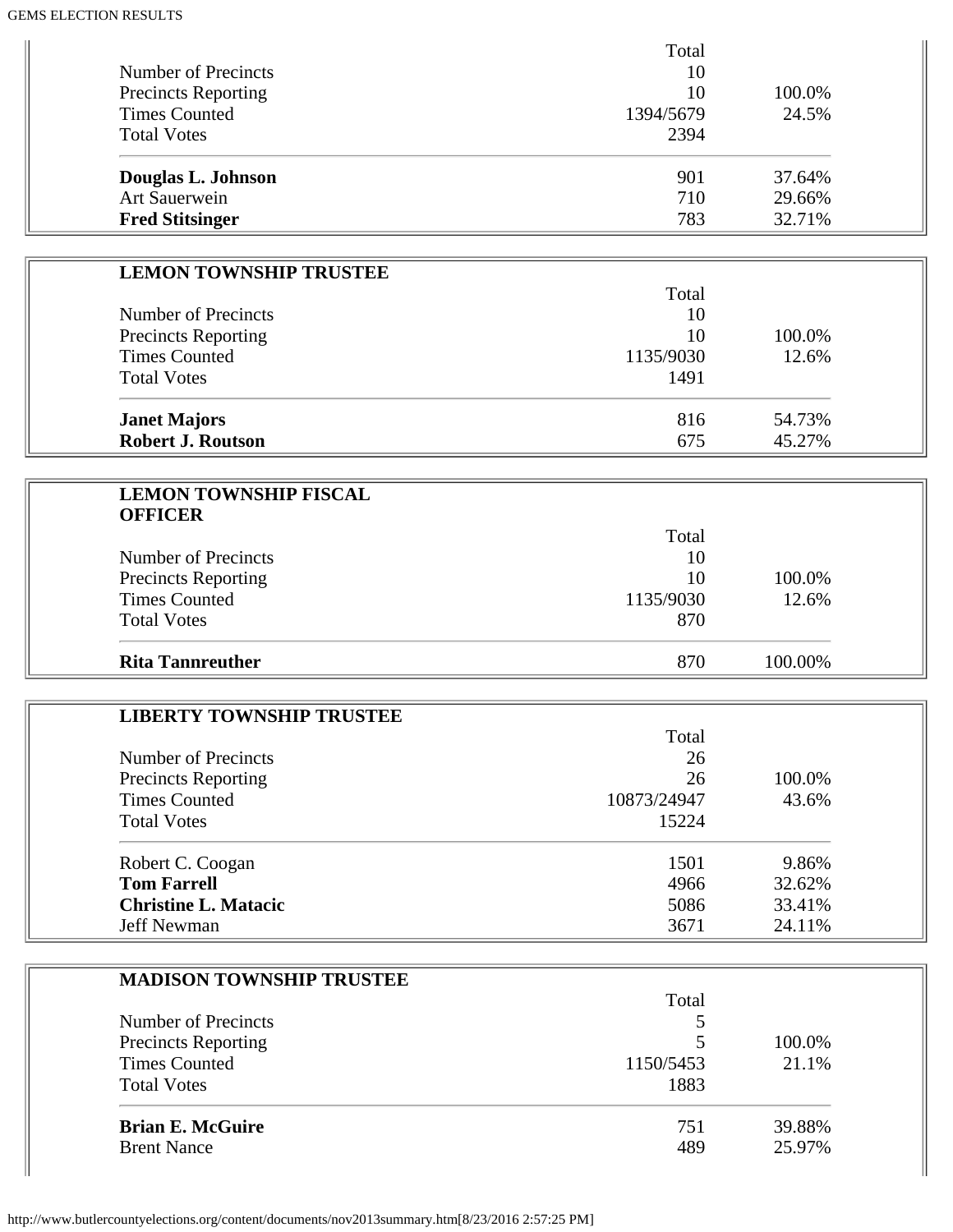$\parallel$ 

| <b>ELLUIT NEDUL ID</b>          |           |        |
|---------------------------------|-----------|--------|
| <b>Dwight Walter</b>            | 643       | 34.15% |
|                                 |           |        |
| <b>MILFORD TOWNSHIP TRUSTEE</b> |           |        |
|                                 | Total     |        |
| <b>Number of Precincts</b>      | 3         |        |
| Precincts Reporting             | 3         | 100.0% |
| <b>Times Counted</b>            | 322/2385  | 13.5%  |
| <b>Total Votes</b>              | 463       |        |
| <b>Paul E. Gillespie</b>        | 223       | 48.16% |
| <b>Brad Mills</b>               | 240       | 51.84% |
|                                 |           |        |
| <b>MORGAN TOWNSHIP FISCAL</b>   |           |        |
| <b>OFFICER</b>                  |           |        |
|                                 | Total     |        |
| <b>Number of Precincts</b>      | 5         |        |
| <b>Precincts Reporting</b>      | 5         | 100.0% |
| <b>Times Counted</b>            | 1074/3872 | 27.7%  |
| <b>Total Votes</b>              | 1007      |        |
| Deana Fackey                    | 265       | 26.32% |
| <b>Susan Haenning</b>           | 236       | 23.44% |
| <b>Joe Spade</b>                | 506       | 50.25% |
|                                 |           |        |
| <b>MORGAN TOWNSHIP TRUSTEE</b>  |           |        |
|                                 | Total     |        |
| <b>Number of Precincts</b>      | 5         |        |
| Precincts Reporting             |           | 100.0% |

| <b>Precincts Reporting</b><br><b>Times Counted</b> | 1074/3872 | 100.0%<br>27.7% |
|----------------------------------------------------|-----------|-----------------|
| <b>Total Votes</b>                                 | 1287      |                 |
| Darryl D. Huff                                     | 642       | 49.88%          |
| <b>Brett Updike</b>                                | 645       | 50.12%          |

| <b>OXFORD TOWNSHIP TRUSTEE</b>                    |            |        |  |
|---------------------------------------------------|------------|--------|--|
|                                                   | Total      |        |  |
| Number of Precincts<br><b>Precincts Reporting</b> | 16<br>16   |        |  |
|                                                   |            | 100.0% |  |
| <b>Times Counted</b>                              | 1531/13326 | 11.5%  |  |
| <b>Total Votes</b>                                | 2433       |        |  |
| Cal Conrad                                        | 787        | 32.35% |  |
| Larry A. Frimerman                                | 846        | 34.77% |  |
| <b>Gary R. Salmon</b>                             | 800        | 32.88% |  |

| <b>REILY TOWNSHIP TRUSTEE</b> |          |        |
|-------------------------------|----------|--------|
|                               | Total    |        |
| Number of Precincts           |          |        |
| <b>Precincts Reporting</b>    |          | 100.0% |
| <b>Times Counted</b>          | 470/1899 | 24.7%  |
| <b>Total Votes</b>            | 655      |        |

 $\overline{1}$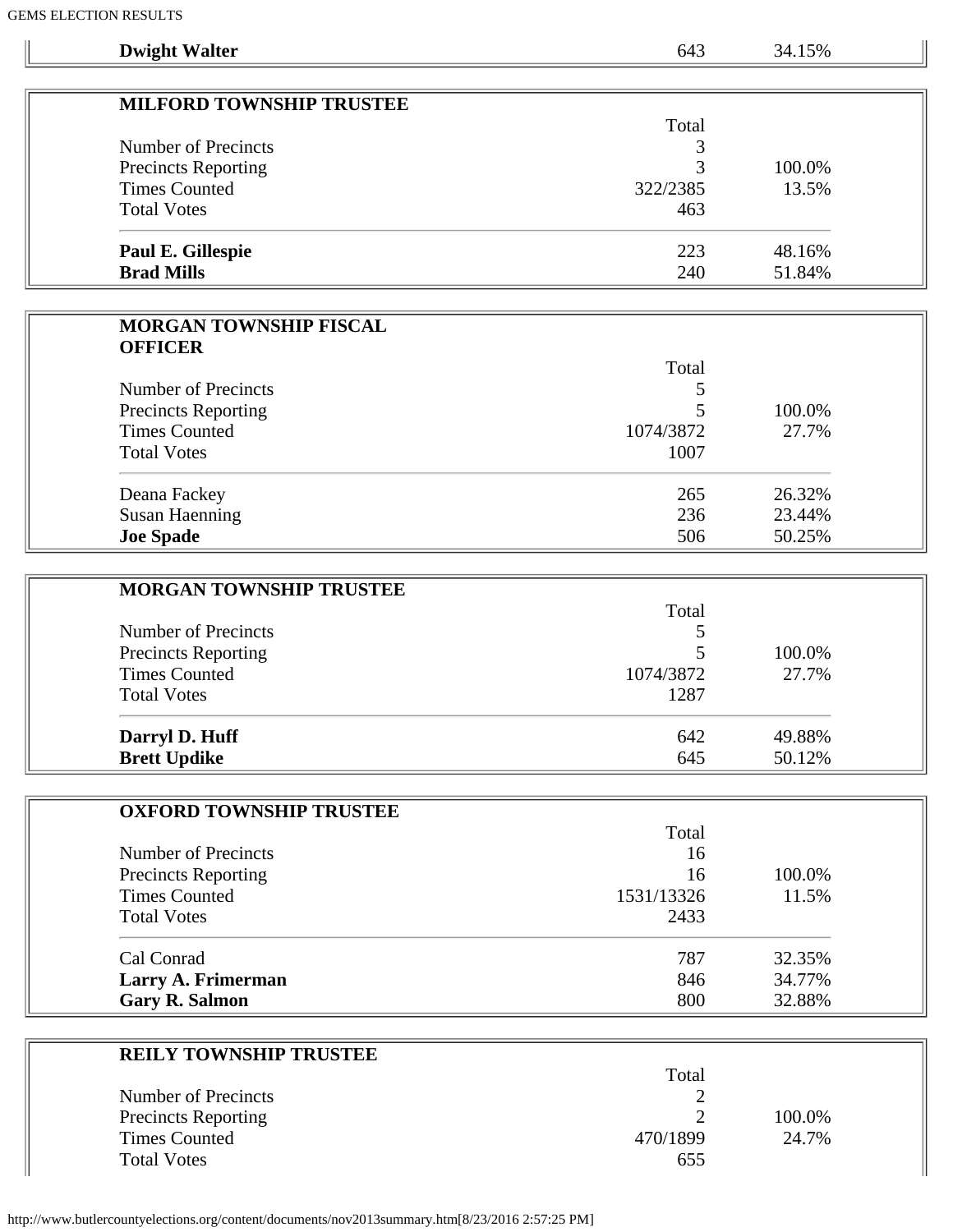| Dennis H. Conrad Jr.                 | 364      | 55.57% |
|--------------------------------------|----------|--------|
| Tim E. Miller                        | 291      | 44.43% |
|                                      |          |        |
| <b>REILY TOWNSHIP FISCAL OFFICER</b> |          |        |
|                                      | Total    |        |
| Number of Precincts                  |          |        |
| <b>Precincts Reporting</b>           | ◠        | 100.0% |
| <b>Times Counted</b>                 | 470/1899 | 24.7%  |
| <b>Total Votes</b>                   | 458      |        |
|                                      |          |        |
| Carol Sauerland Bowl                 | 100      | 21.83% |

Kathy Dittman 19 4.15% **Dianne Halcomb** 235 51.31% Brenda McGuire 104 22.71%

| <b>ROSS TOWNSHIP TRUSTEE</b> |           |        |
|------------------------------|-----------|--------|
|                              | Total     |        |
| Number of Precincts          |           |        |
| <b>Precincts Reporting</b>   | 7         | 100.0% |
| <b>Times Counted</b>         | 2197/5525 | 39.8%  |
| <b>Total Votes</b>           | 3757      |        |
| Randy Lane                   | 625       | 16.64% |
| Thomas E. Willsey Jr         | 1566      | 41.68% |
| <b>Raymond Wurzelbacher</b>  | 1566      | 41.68% |

| <b>ST CLAIR TOWNSHIP TRUSTEE</b> |           |        |
|----------------------------------|-----------|--------|
|                                  | Total     |        |
| Number of Precincts              |           |        |
| <b>Precincts Reporting</b>       |           | 100.0% |
| <b>Times Counted</b>             | 1004/4076 | 24.6%  |
| <b>Total Votes</b>               | 1746      |        |
| <b>Tom Barnes</b>                | 374       | 21.42% |
| <b>Gary R. Couch</b>             | 556       | 31.84% |
| Evelyn R. Ewen                   | 257       | 14.72% |
| Michael Farthing                 | 130       | 7.45%  |
| Matthew N. Miller                | 234       | 13.40% |
| <b>Rick Pearson</b>              | 195       | 11.17% |

| <b>WAYNE TOWNSHIP TRUSTEE</b> |          |        |
|-------------------------------|----------|--------|
|                               | Total    |        |
| Number of Precincts           |          |        |
| <b>Precincts Reporting</b>    |          | 100.0% |
| <b>Times Counted</b>          | 735/3050 | 24.1%  |
| <b>Total Votes</b>            | 976      |        |
| <b>Larry V. Setser</b>        | 446      | 45.70% |
| <b>Tim Taylor</b>             | 530      | 54.30% |

11

http://www.butlercountyelections.org/content/documents/nov2013summary.htm[8/23/2016 2:57:25 PM]

 $\mathbb{F}$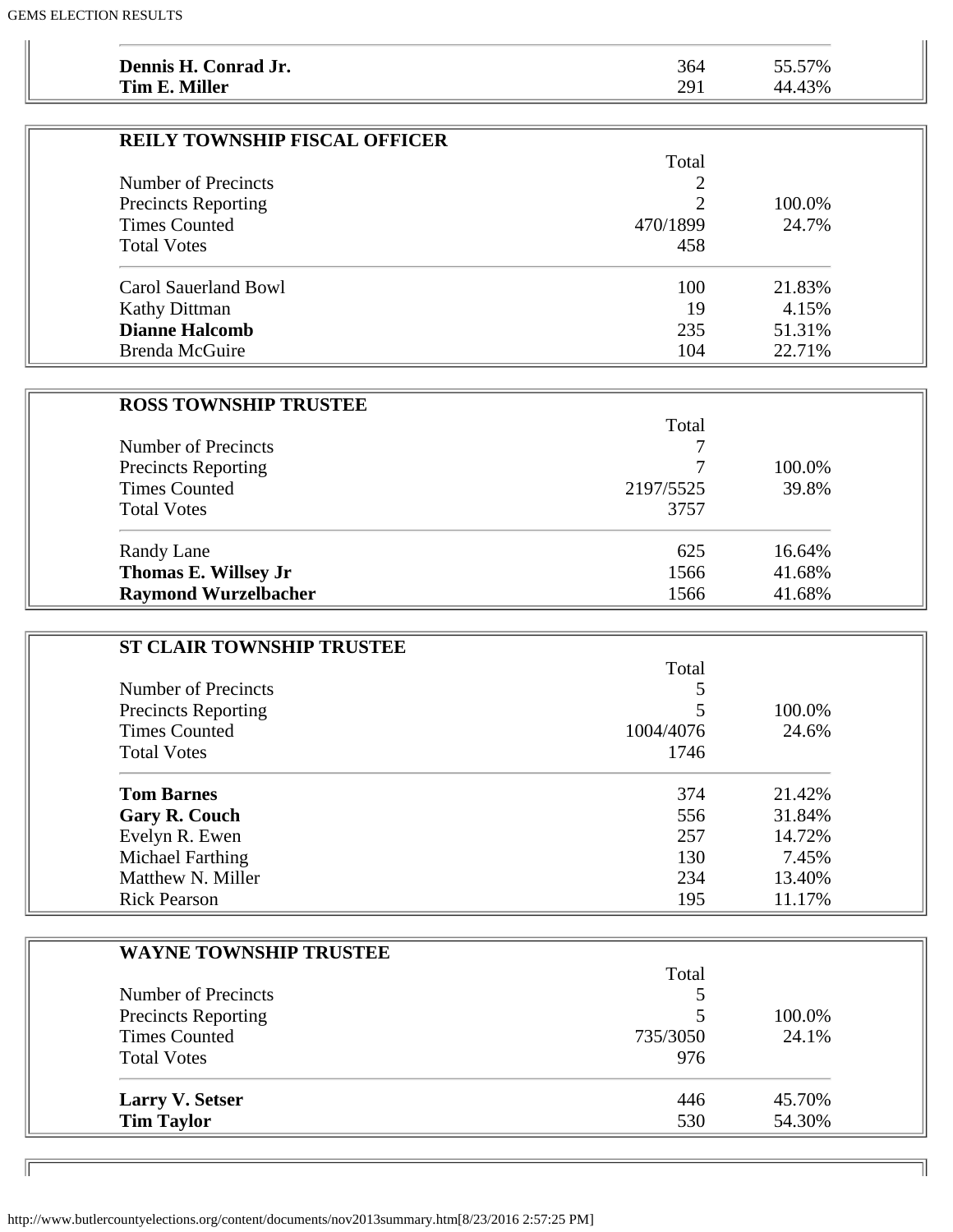#### **WEST CHESTER TOWNSHIP TRUSTEE**

|                            | Total       |        |  |
|----------------------------|-------------|--------|--|
| Number of Precincts        | 44          |        |  |
| <b>Precincts Reporting</b> | 44          | 100.0% |  |
| <b>Times Counted</b>       | 16234/40271 | 40.3%  |  |
| <b>Total Votes</b>         | 26198       |        |  |
| Matthew King               | 5468        | 20.87% |  |
| <b>Catherine Stoker</b>    | 6297        | 24.04% |  |
| <b>Mark Welch</b>          | 7024        | 26.81% |  |
| Lee Wong                   | 7409        | 28.28% |  |

### **BUTLER COUNTY EDUCATIONAL SERVICE CENTER BOARD MEMBER**

|                            | Total       |        |
|----------------------------|-------------|--------|
| Number of Precincts        | 105         |        |
| <b>Precincts Reporting</b> | 105         | 100.0% |
| <b>Times Counted</b>       | 33342/91401 | 36.5%  |
| <b>Total Votes</b>         | 41399       |        |
| <b>Elaine Garver</b>       | 14228       | 34.37% |
| Utawna F. Leap             | 10899       | 26.33% |
| Mary M. Pritchard          | 16272       | 39.31% |

| <b>HAMILTON COUNTY</b><br><b>EDUCATIONAL SERVICE CENTER</b> |         |        |
|-------------------------------------------------------------|---------|--------|
| <b>MEMBER OF BOARD</b>                                      |         |        |
|                                                             | Total   |        |
| Number of Precincts                                         |         |        |
| <b>Precincts Reporting</b>                                  |         | 100.0% |
| <b>Times Counted</b>                                        | 143/594 | 24.1%  |
| <b>Total Votes</b>                                          | 205     |        |
| <b>Marilee G. Broscheid</b>                                 | 79      | 38.54% |
| <b>Bill Ferguson Jr.</b>                                    | 65      | 31.71% |
| <b>Melody Staudt-Dargis</b>                                 | 61      | 29.76% |

| PREBLE COUNTY EDUCATIONAL       |        |        |
|---------------------------------|--------|--------|
| <b>SERVICE CENTER MEMBER OF</b> |        |        |
| <b>BOARD</b>                    |        |        |
|                                 | Total  |        |
| Number of Precincts             |        |        |
| <b>Precincts Reporting</b>      | 3      | 100.0% |
| <b>Times Counted</b>            | 18/138 | 13.0%  |
| <b>Total Votes</b>              | 26     |        |
| Peggy A. Crabtree               | 8      | 30.77% |
| Jack A.Deem                     |        | 3.85%  |
| Eric J. Green                   | 6      | 23.08% |
| <b>Paul D. Lindquist</b>        |        | 26.92% |
| Janet Sayne-Philpot             |        | 15.38% |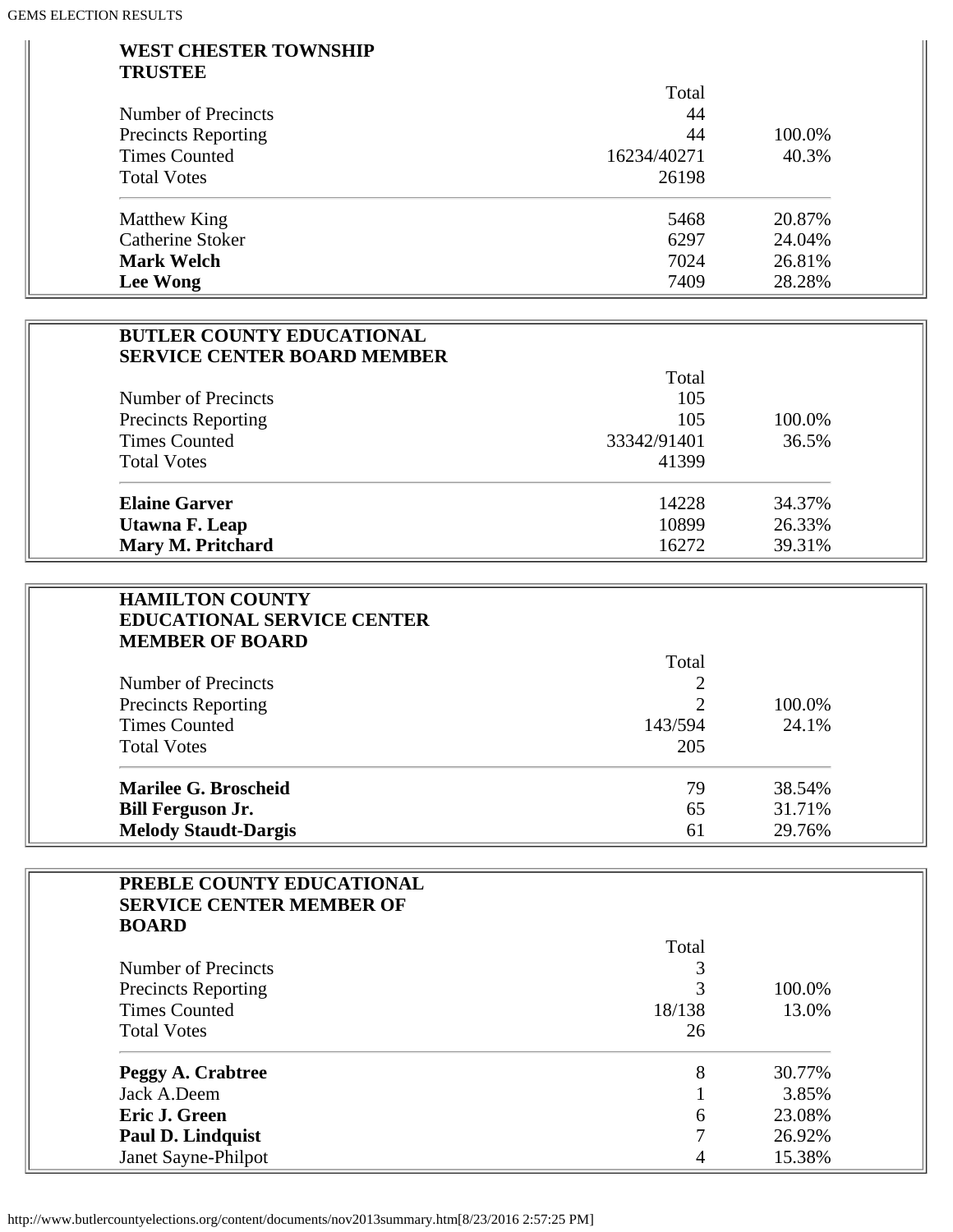÷,

| <b>EDGEWOOD CITY SCHOOL BOARD</b> |            |        |
|-----------------------------------|------------|--------|
| <b>MEMBER</b>                     |            |        |
|                                   | Total      |        |
| Number of Precincts               | 17         |        |
| <b>Precincts Reporting</b>        | 17         | 100.0% |
| <b>Times Counted</b>              | 2228/11896 | 18.7%  |
| <b>Total Votes</b>                | 5529       |        |
| <b>Beth Benjamin</b>              | 1419       | 25.66% |
| Greg Corban                       | 648        | 11.72% |
| <b>Gary Gabbard</b>               | 1132       | 20.47% |
| Stephen C. Hollon                 | 456        | 8.25%  |
| Jim Miller                        | 884        | 15.99% |
| <b>Jim Wirtley</b>                | 990        | 17.91% |

| <b>FAIRFIELD CITY SCHOOL BOARD</b> |             |        |
|------------------------------------|-------------|--------|
| <b>MEMBER</b>                      |             |        |
|                                    | Total       |        |
| Number of Precincts                | 57          |        |
| <b>Precincts Reporting</b>         | 57          | 100.0% |
| <b>Times Counted</b>               | 13253/42352 | 31.3%  |
| <b>Total Votes</b>                 | 24251       |        |
| <b>Michael Berding</b>             | 8030        | 33.11% |
| Dan Hare                           | 6425        | 26.49% |
| <b>Thomas Y. Heisler</b>           | 5617        | 23.16% |
| Laurence F. Jones II               | 4179        | 17.23% |

| <b>HAMILTON CITY SCHOOL BOARD</b> |            |        |
|-----------------------------------|------------|--------|
| <b>MEMBER</b>                     |            |        |
|                                   | Total      |        |
| Number of Precincts               | 43         |        |
| <b>Precincts Reporting</b>        | 43         | 100.0% |
| <b>Times Counted</b>              | 5331/35821 | 14.9%  |
| <b>Total Votes</b>                | 13347      |        |
| Anna Harvey                       | 1926       | 14.43% |
| <b>Steven Isgro</b>               | 2821       | 21.14% |
| George N. Jonson                  | 1665       | 12.47% |
| <b>Arthur Roden</b>               | 1282       | 9.61%  |
| <b>Glenn W. Stitsinger</b>        | 2276       | 17.05% |
| Robert W. Weigel                  | 3377       | 25.30% |

| <b>MASON CITY SCHOOLS BOARD</b><br><b>MEMBER</b> |        |        |
|--------------------------------------------------|--------|--------|
|                                                  | Total  |        |
| Number of Precincts                              |        |        |
| <b>Precincts Reporting</b>                       |        | 100.0% |
| <b>Times Counted</b>                             | 21/146 | 14.4%  |
| <b>Total Votes</b>                               | 34     |        |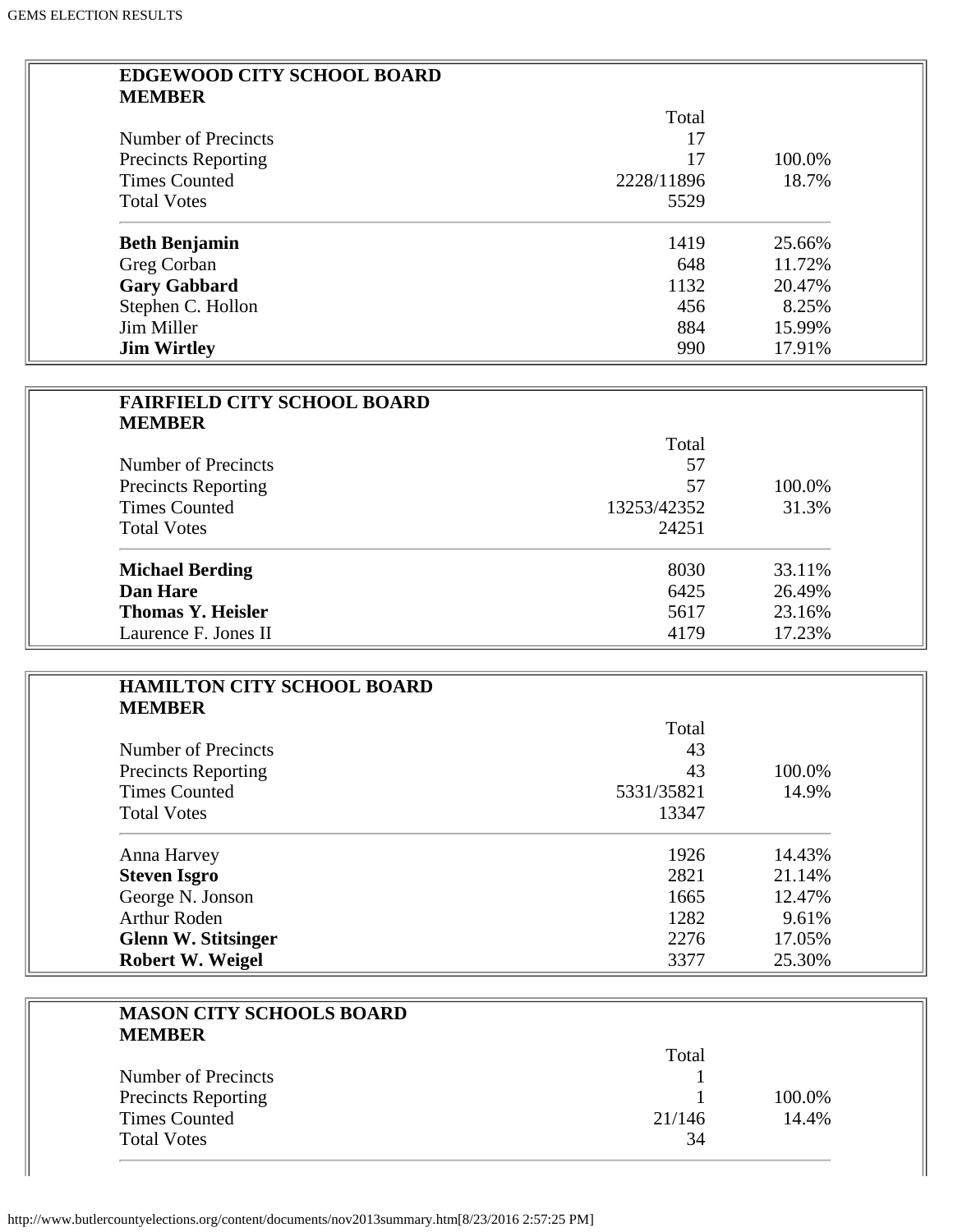| <b>Randy Andrews</b>                               | 13          | 38.24% |
|----------------------------------------------------|-------------|--------|
| <b>Matt Steele</b>                                 | 10          | 29.41% |
| <b>Connie Yingling</b>                             | 11          | 32.35% |
| <b>MIDDLETOWN CITY SCHOOL</b>                      |             |        |
| <b>BOARD MEMBER</b>                                |             |        |
| Number of Precincts                                | Total<br>37 |        |
|                                                    | 37          | 100.0% |
| <b>Precincts Reporting</b><br><b>Times Counted</b> | 5558/27631  | 20.1%  |
|                                                    |             |        |
| <b>Total Votes</b>                                 | 8178        |        |
| <b>Marcia Andrew</b>                               | 3294        | 40.28% |
| <b>Mark D. McClure</b>                             | 2816        | 34.43% |
| <b>Gregory Tyus</b>                                | 2068        | 25.29% |
|                                                    |             |        |
| <b>MIDDLETOWN CITY SCHOOL</b>                      |             |        |
| <b>BOARD MEMBER</b>                                | Total       |        |
| Number of Precincts                                | 37          |        |
| <b>Precincts Reporting</b>                         | 37          | 100.0% |
| <b>Times Counted</b>                               | 5558/27631  | 20.1%  |
| <b>Total Votes</b>                                 | 3359        |        |
|                                                    |             |        |
| <b>Christi Delloma</b>                             | 3134        | 93.30% |
| <b>DeAnna Shores</b>                               | 133         | 3.96%  |
| Write-in Votes                                     | 92          | 2.74%  |
| PRINCETON CITY SCHOOL                              |             |        |
| <b>DISTRICT MEMBER OF BOARD OF</b>                 |             |        |
| <b>EDUCATION</b>                                   |             |        |
|                                                    | Total       |        |
| Number of Precincts                                | 3           |        |
| <b>Precincts Reporting</b>                         | 3           | 100.0% |
| <b>Times Counted</b>                               | 191/1597    | 12.0%  |
| <b>Total Votes</b>                                 | 298         |        |
| <b>Mary Cleveland</b>                              | 133         | 44.63% |
| <b>Lillian A. Hawkins</b>                          | 110         | 36.91% |
| Tawana Lynn Keels                                  | 55          | 18.46% |
|                                                    |             |        |
| TALAWANDA CITY SCHOOL BOARD                        |             |        |
| <b>MEMBER</b>                                      | Total       |        |
| Number of Precincts                                | 30          |        |
| <b>Precincts Reporting</b>                         | 30          | 100.0% |
| <b>Times Counted</b>                               | 3216/21212  | 15.2%  |
| <b>Total Votes</b>                                 | 4133        |        |
|                                                    |             |        |
| <b>Mary Jane Roberts</b>                           | 2203        | 53.30% |
| <b>Lois Vollmer</b>                                | 1930        | 46.70% |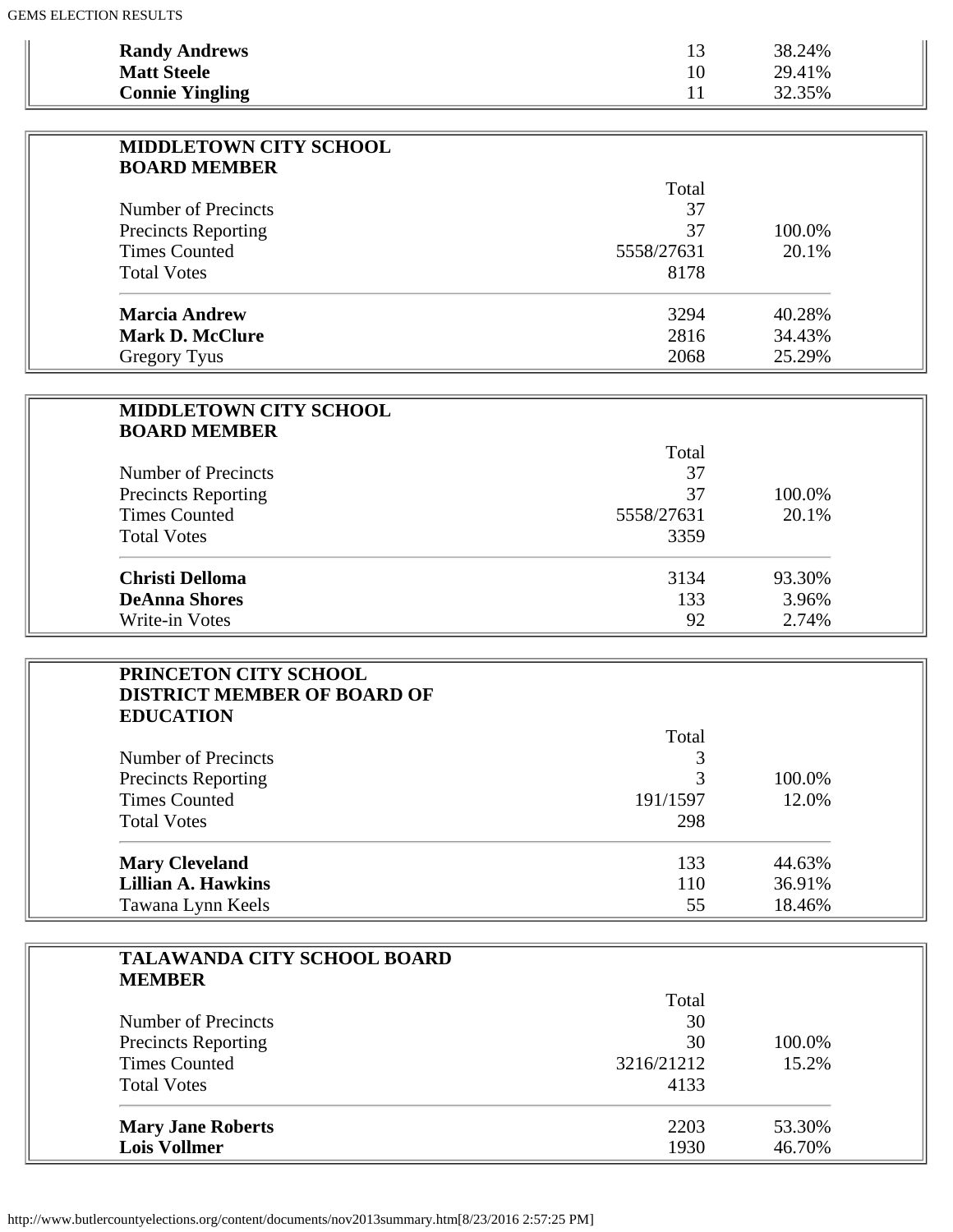| <b>COLLEGE CORNER LOCAL</b><br><b>SCHOOLS MEMBER OF BOARD</b> |                |        |
|---------------------------------------------------------------|----------------|--------|
|                                                               | Total          |        |
| Number of Precincts                                           |                |        |
| <b>Precincts Reporting</b>                                    | 2              | 100.0% |
| <b>Times Counted</b>                                          | 15/100         | 15.0%  |
| <b>Total Votes</b>                                            | 11             |        |
| <b>Susan Kirkpatrick</b>                                      | 3              | 27.27% |
| <b>Michael L. Sims</b>                                        | 4              | 36.36% |
| Michele E. Hill                                               | $\overline{2}$ | 18.18% |
| Write-in Votes                                                | 2              | 18.18% |

| <b>LAKOTA LOCAL SCHOOL BOARD</b><br><b>MEMBER</b> |             |        |
|---------------------------------------------------|-------------|--------|
|                                                   | Total       |        |
| Number of Precincts<br><b>Precincts Reporting</b> | 70          |        |
|                                                   | 70          | 100.0% |
| <b>Times Counted</b>                              | 27073/64844 | 41.8%  |
| <b>Total Votes</b>                                | 41841       |        |
| DaMonte Cole                                      | 5229        | 12.50% |
| <b>Benjamin C. Dibble</b>                         | 11617       | 27.76% |
| <b>Ray Murray</b>                                 | 12113       | 28.95% |
| <b>Todd Parnell</b>                               | 12882       | 30.79% |

| <b>MADISON LOCAL SCHOOL BOARD</b> |           |        |
|-----------------------------------|-----------|--------|
| <b>MEMBER</b>                     |           |        |
|                                   | Total     |        |
| Number of Precincts               |           |        |
| <b>Precincts Reporting</b>        |           | 100.0% |
| <b>Times Counted</b>              | 1128/5376 | 21.0%  |
| <b>Total Votes</b>                | 1807      |        |
| <b>Paul Jennewine</b>             | 786       | 43.50% |
| <b>Brad Miller</b>                | 617       | 34.14% |
| Brian D. Sebald                   | 404       | 22.36% |

| <b>MONROE LOCAL SCHOOL BOARD</b><br><b>MEMBER</b> |             |        |
|---------------------------------------------------|-------------|--------|
|                                                   | Total       |        |
| Number of Precincts                               | 9           |        |
| <b>Precincts Reporting</b>                        | $\mathbf Q$ | 100.0% |
| <b>Times Counted</b>                              | 1097/8414   | 13.0%  |
| <b>Total Votes</b>                                | 2471        |        |
| <b>Timothy J. Carpenter</b>                       | 630         | 25.50% |
| <b>Brett Guido</b>                                | 710         | 28.73% |
| <b>Bonnie Kelly</b>                               | 449         | 18.17% |
| <b>Leslie Stone</b>                               | 682         | 27.60% |

F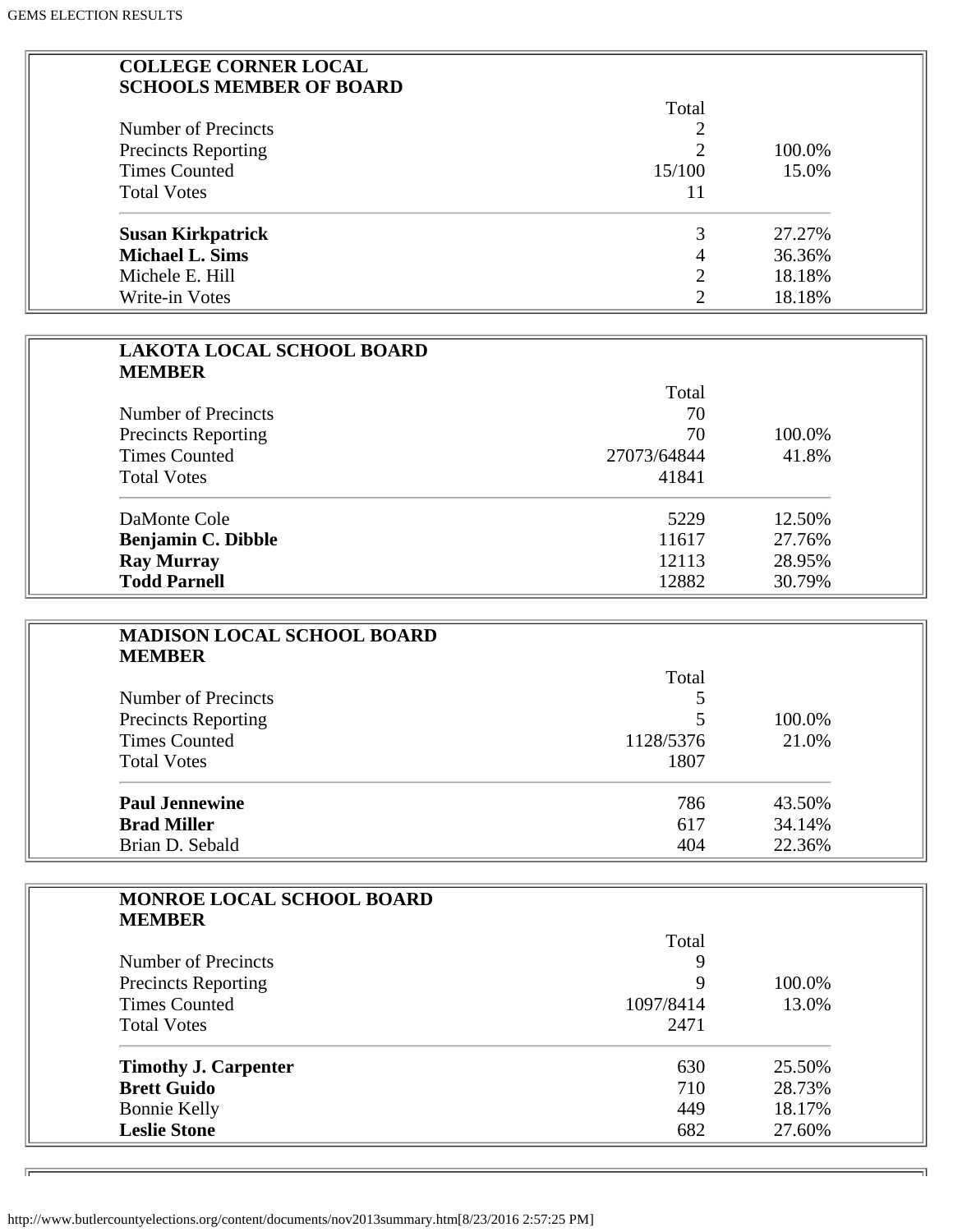#### **NEW MIAMI LOCAL SCHOOL BOARD MEMBER**

|                            | Total    |        |
|----------------------------|----------|--------|
| Number of Precincts        | 4        |        |
| <b>Precincts Reporting</b> | 4        | 100.0% |
| <b>Times Counted</b>       | 490/2224 | 22.0%  |
| <b>Total Votes</b>         | 722      |        |
| Bryan M. Adams             | 145      | 20.08% |
| <b>Eleanor Carbary</b>     | 315      | 43.63% |
| <b>Charles R. Cook</b>     | 262      | 36.29% |

| <b>NORTHWEST LOCAL SCHOOL</b><br><b>DISTRICT MEMBER OF BOARD OF</b> |       |        |
|---------------------------------------------------------------------|-------|--------|
| <b>EDUCATION</b>                                                    |       |        |
|                                                                     | Total |        |
| Number of Precincts                                                 |       |        |
| <b>Precincts Reporting</b>                                          |       | 100.0% |
| <b>Times Counted</b>                                                | 14/57 | 24.6%  |
| <b>Total Votes</b>                                                  | 30    |        |
| Dexter Harold Carpen                                                |       | 6.67%  |
| David Denny                                                         |       | 16.67% |
| Pamela L. Detzel                                                    | 4     | 13.33% |
| Elaine Gauck                                                        | 3     | 10.00% |
| <b>Bruce Gehring</b>                                                |       | 16.67% |
| <b>Michael Harlow</b>                                               | 6     | 20.00% |
| Christopher J. Heath                                                |       | 16.67% |

| PREBLE SHAWNEE LOCAL<br><b>SCHOOLS MEMBER OF BOARD</b> |       |        |
|--------------------------------------------------------|-------|--------|
|                                                        | Total |        |
| Number of Precincts                                    |       |        |
| <b>Precincts Reporting</b>                             |       | 100.0% |
| <b>Times Counted</b>                                   | 3/38  | 7.9%   |
| <b>Total Votes</b>                                     | 6     |        |
| <b>Charles V. Biggs</b>                                |       | 33.33% |
|                                                        |       |        |

| $\overline{\phantom{a}}$<br>Candice Fyffe Turpin | 16.67% |
|--------------------------------------------------|--------|
| <b>Gregory Hamm</b>                              | 16.67% |
| Ellen Horton                                     | 16.67% |
| Terry Willis                                     | 16.67% |

| <b>ROSS LOCAL SCHOOL BOARD</b> |            |        |
|--------------------------------|------------|--------|
| <b>MEMBER</b>                  |            |        |
|                                | Total      |        |
| Number of Precincts            | 18         |        |
| <b>Precincts Reporting</b>     | 18         | 100.0% |
| <b>Times Counted</b>           | 3532/10466 | 33.7%  |
| <b>Total Votes</b>             | 4199       |        |
| <b>Edward G. Bosse Jr</b>      | 2204       | 52.49% |
|                                |            |        |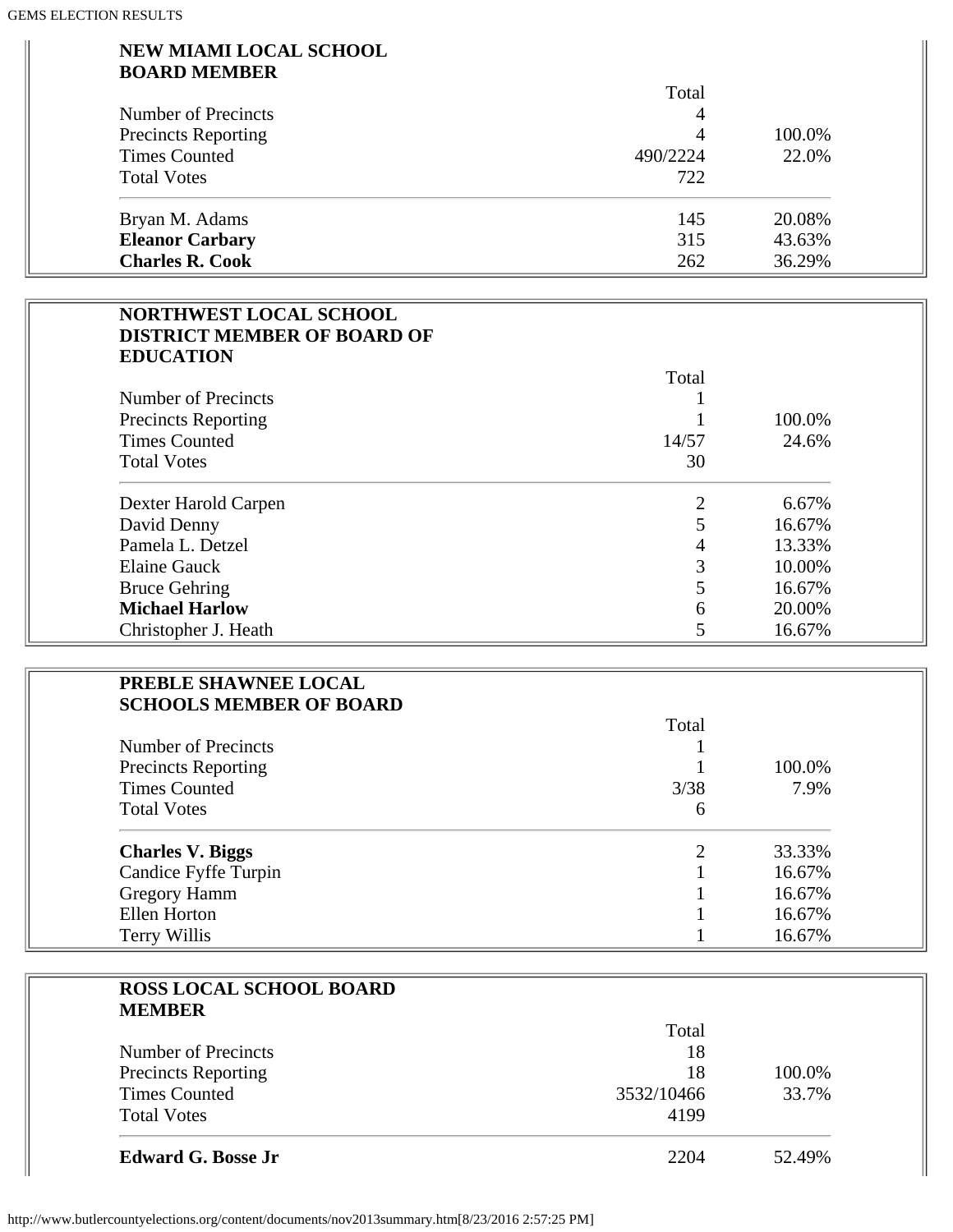| <b>Glenda Holt</b>                                 | 1995       | 47.51% |
|----------------------------------------------------|------------|--------|
|                                                    |            |        |
| SOUTHWEST LOCAL SCHOOL                             |            |        |
| <b>DISTRICT MEMBER OF BOARD</b>                    |            |        |
|                                                    | Total      |        |
| Number of Precincts                                |            | 100.0% |
| <b>Precincts Reporting</b><br><b>Times Counted</b> | 129/537    | 24.0%  |
| <b>Total Votes</b>                                 | 155        |        |
|                                                    |            |        |
| <b>Kim Downey</b>                                  | 76         | 49.03% |
| <b>Walter George Shunck</b>                        | 79         | 50.97% |
|                                                    |            |        |
| <b>SOMERVILLE ISSUE 1</b>                          |            |        |
|                                                    | Total      |        |
| Number of Precincts                                |            |        |
| <b>Precincts Reporting</b>                         |            | 100.0% |
| <b>Times Counted</b>                               | 55/175     | 31.4%  |
| <b>Total Votes</b>                                 | 54         |        |
|                                                    |            |        |
| FOR THE TAX LEVY                                   | 31         | 57.41% |
| <b>AGAINST THE TAX LEVY</b>                        | 23         | 42.59% |
|                                                    |            |        |
| <b>OXFORD CITY ISSUE 2</b>                         |            |        |
|                                                    | Total      |        |
| Number of Precincts                                | 13         |        |
| <b>Precincts Reporting</b>                         | 13         | 100.0% |
| <b>Times Counted</b>                               | 1061/11555 | 9.2%   |
| <b>Total Votes</b>                                 | 990        |        |
|                                                    |            |        |
| <b>YES</b>                                         | 829        | 83.74% |
| NO                                                 | 161        | 16.26% |
|                                                    |            |        |
| <b>MORGAN TOWNSHIP ISSUE 3</b>                     | Total      |        |
| <b>Number of Precincts</b>                         | 5          |        |
| Precincts Reporting                                | 5          | 100.0% |
| <b>Times Counted</b>                               | 1074/3872  | 27.7%  |
| <b>Total Votes</b>                                 | 1073       |        |
|                                                    |            |        |
| FOR THE TAX LEVY                                   | 609        | 56.76% |
| <b>AGAINST THE TAX LEVY</b>                        | 464        | 43.24% |
|                                                    |            |        |
| <b>ROSS TOWNSHIP ISSUE 4</b>                       |            |        |
|                                                    | Total      |        |
| Number of Precincts                                | 6          |        |
| <b>Precincts Reporting</b>                         | 6          | 100.0% |
| <b>Times Counted</b>                               | 2127/5200  | 40.9%  |
| <b>Total Votes</b>                                 | 2118       |        |
| FOR THE TAX LEVY                                   | 1470       | 69.41% |
|                                                    |            |        |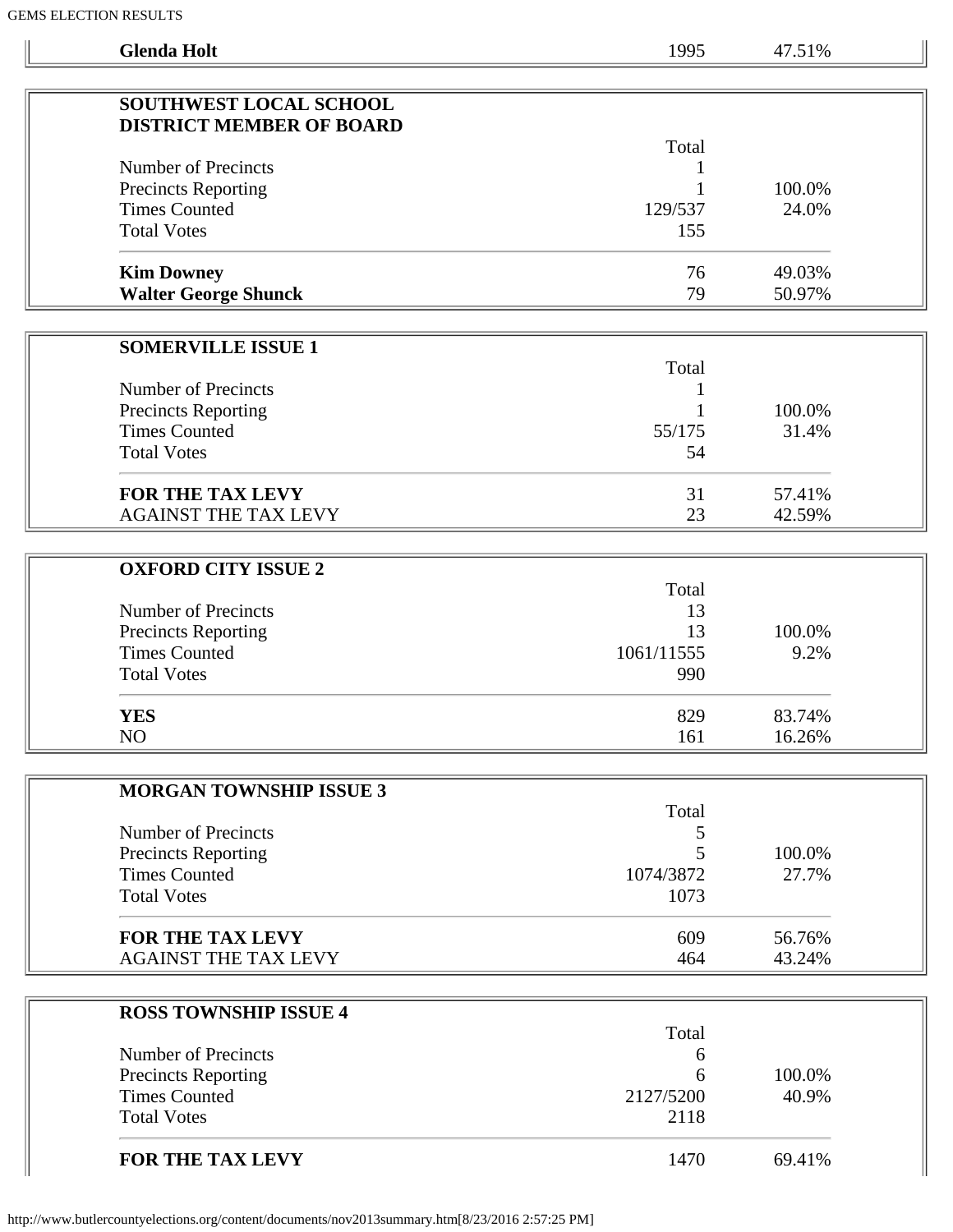$\mathbb{L}$ 

| S ELECTION RESULTS                    |             |        |  |
|---------------------------------------|-------------|--------|--|
| <b>AGAINST THE TAX LEVY</b>           | 648         | 30.59% |  |
|                                       |             |        |  |
| <b>STCLAIR EMS ISSUE 5</b>            |             |        |  |
| Number of Precincts                   | Total       |        |  |
| <b>Precincts Reporting</b>            | 5<br>5      | 100.0% |  |
| <b>Times Counted</b>                  | 948/3900    | 24.3%  |  |
| <b>Total Votes</b>                    | 926         |        |  |
|                                       |             |        |  |
| <b>FOR THE TAX LEVY</b>               | 498         | 53.78% |  |
| <b>AGAINST THE TAX LEVY</b>           | 428         | 46.22% |  |
|                                       |             |        |  |
| <b>STCLAIR FIRE ISSUE 6</b>           |             |        |  |
|                                       | Total       |        |  |
| Number of Precincts                   | 4           |        |  |
| <b>Precincts Reporting</b>            | 4           | 100.0% |  |
| <b>Times Counted</b>                  | 725/2712    | 26.7%  |  |
| <b>Total Votes</b>                    | 709         |        |  |
| FOR THE TAX LEVY                      | 438         | 61.78% |  |
| <b>AGAINST THE TAX LEVY</b>           | 271         | 38.22% |  |
|                                       |             |        |  |
| <b>LAKOTA SCHOOLS ISSUE 7</b>         |             |        |  |
|                                       | Total       |        |  |
| Number of Precincts                   | 70          |        |  |
| <b>Precincts Reporting</b>            | 70          | 100.0% |  |
| <b>Times Counted</b>                  | 27073/64844 | 41.8%  |  |
| <b>Total Votes</b>                    | 27002       |        |  |
| FOR THE TAX LEVY                      | 13645       | 50.53% |  |
| <b>AGAINST THE TAX LEVY</b>           | 13357       | 49.47% |  |
|                                       |             |        |  |
| <b>FAIRFIELD CITY SCHOOLS ISSUE 8</b> |             |        |  |
|                                       | Total       |        |  |
| <b>Number of Precincts</b>            | 57          |        |  |
| <b>Precincts Reporting</b>            | 57          | 100.0% |  |
| <b>Times Counted</b>                  | 13253/42352 | 31.3%  |  |
| <b>Total Votes</b>                    | 13151       |        |  |
| FOR THE BOND ISSUE                    | 6560        | 49.88% |  |
| <b>AGAINST THE BOND</b>               | 6591        | 50.12% |  |
|                                       |             |        |  |
| MIDDLETOWN CITY SCHOOL ISSUE          |             |        |  |
| 9                                     |             |        |  |
|                                       | Total       |        |  |
| <b>Number of Precincts</b>            | 37          |        |  |
| <b>Precincts Reporting</b>            | 37          | 100.0% |  |
| <b>Times Counted</b>                  | 5558/27631  | 20.1%  |  |
| <b>Total Votes</b>                    | 5490        |        |  |

| <b>Total Votes</b> |      | 5490   |  |  |
|--------------------|------|--------|--|--|
| FOR THE BOND ISSUE | 2625 | 47.81% |  |  |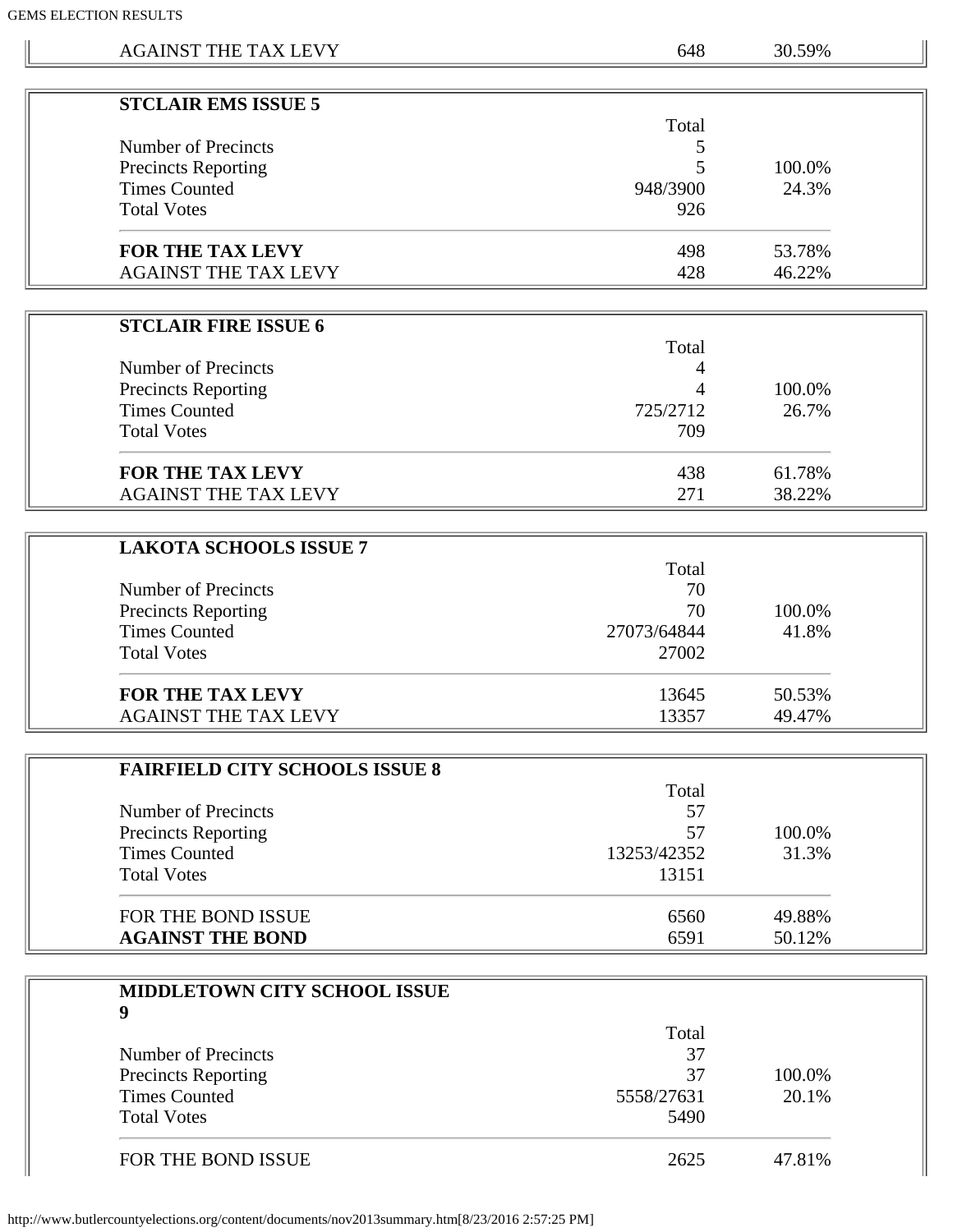| <b>YES</b><br>N <sub>O</sub> | <b>LOCAL OPTION ISSUE 10</b><br><b>Number of Precincts</b><br><b>Precincts Reporting</b><br><b>Times Counted</b><br><b>Total Votes</b><br><b>LOCAL OPTION ISSUE 11</b> | Total<br>1<br>114/621<br>109<br>69<br>40 | 100.0%<br>18.4%<br>63.30% |
|------------------------------|------------------------------------------------------------------------------------------------------------------------------------------------------------------------|------------------------------------------|---------------------------|
|                              |                                                                                                                                                                        |                                          |                           |
|                              |                                                                                                                                                                        |                                          |                           |
|                              |                                                                                                                                                                        |                                          |                           |
|                              |                                                                                                                                                                        |                                          |                           |
|                              |                                                                                                                                                                        |                                          |                           |
|                              |                                                                                                                                                                        |                                          |                           |
|                              |                                                                                                                                                                        |                                          |                           |
|                              |                                                                                                                                                                        |                                          | 36.70%                    |
|                              |                                                                                                                                                                        |                                          |                           |
|                              |                                                                                                                                                                        |                                          |                           |
|                              |                                                                                                                                                                        | Total                                    |                           |
|                              | <b>Number of Precincts</b>                                                                                                                                             |                                          |                           |
|                              | <b>Precincts Reporting</b>                                                                                                                                             |                                          | 100.0%                    |
|                              | <b>Times Counted</b>                                                                                                                                                   | 137/655                                  | 20.9%                     |
|                              | <b>Total Votes</b>                                                                                                                                                     | 135                                      |                           |
|                              |                                                                                                                                                                        |                                          |                           |
| <b>YES</b>                   |                                                                                                                                                                        | 75                                       | 55.56%                    |
| N <sub>O</sub>               |                                                                                                                                                                        | 60                                       | 44.44%                    |
|                              |                                                                                                                                                                        |                                          |                           |
|                              | <b>LOCAL OPTION ISSUE 12</b>                                                                                                                                           |                                          |                           |
|                              |                                                                                                                                                                        | Total                                    |                           |
|                              | Number of Precincts                                                                                                                                                    |                                          |                           |
|                              | <b>Precincts Reporting</b>                                                                                                                                             |                                          | 100.0%                    |
|                              | <b>Times Counted</b>                                                                                                                                                   | 457/1042                                 | 43.9%                     |
|                              | <b>Total Votes</b>                                                                                                                                                     | 447                                      |                           |
|                              |                                                                                                                                                                        |                                          |                           |
| <b>YES</b>                   |                                                                                                                                                                        | 360                                      | 80.54%                    |
| NO                           |                                                                                                                                                                        | 87                                       | 19.46%                    |
|                              |                                                                                                                                                                        |                                          |                           |
|                              | <b>LOCAL OPTION ISSUE 13</b>                                                                                                                                           | Total                                    |                           |
|                              | Number of Precincts                                                                                                                                                    |                                          |                           |
|                              | <b>Precincts Reporting</b>                                                                                                                                             |                                          | 100.0%                    |
|                              | <b>Times Counted</b>                                                                                                                                                   | 429/1450                                 | 29.6%                     |
|                              | <b>Total Votes</b>                                                                                                                                                     | 420                                      |                           |
|                              |                                                                                                                                                                        |                                          |                           |
| <b>YES</b>                   |                                                                                                                                                                        | 280                                      | 66.67%                    |
| NO                           |                                                                                                                                                                        | 140                                      | 33.33%                    |
|                              |                                                                                                                                                                        |                                          |                           |
|                              | <b>LOCAL OPTION ISSUE 14</b>                                                                                                                                           |                                          |                           |
|                              |                                                                                                                                                                        | Total                                    |                           |
|                              | Number of Precincts                                                                                                                                                    |                                          |                           |
|                              |                                                                                                                                                                        |                                          |                           |
|                              | <b>Precincts Reporting</b>                                                                                                                                             |                                          | 100.0%                    |
|                              | <b>Times Counted</b>                                                                                                                                                   | 83/1372                                  | 6.0%                      |
|                              | <b>Total Votes</b>                                                                                                                                                     | 83                                       |                           |
| <b>YES</b>                   |                                                                                                                                                                        | 39                                       | 46.99%                    |